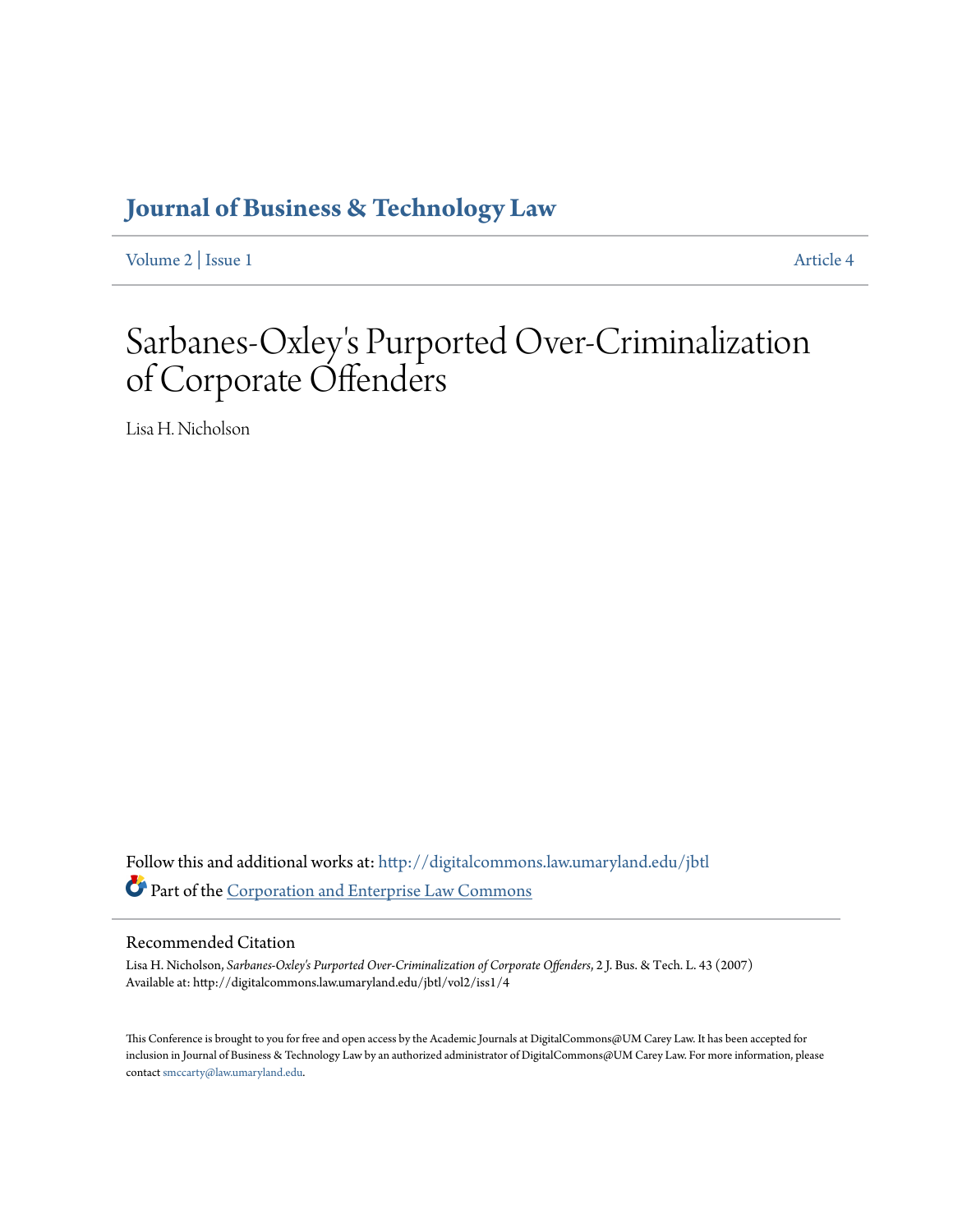# Sarbanes-Oxley's Purported Over-Criminalization of Corporate Offenders

#### **I. INTRODUCTION**

PRIOR TO THE **SARBANES-OXLEY ACT** OF 2002 ("SARBANES-OXLEY **OR** THE **ACT"),'** exposure to criminal liability for corporate mismanagement ran a distant second to civil liability exposure.2 Allegations of nondisclosures and fraud typically were handled as civil matters, leaving the U.S. Securities and Exchange Commission ("SEC") to punish the "bad apples."<sup>3</sup> Indeed, the SEC annually brought hundreds of civil enforcement actions against individuals and companies that engaged in insider trading or accounting fraud, or that provided false or misleading information about securities and the companies that issued the securities.' Armed with an array of civil remedies, the SEC obtained numerous injunctions, as well as monetary penalties and disgorgement orders from corporate wrongdoers.' Nevertheless, in the wake of the accounting scandals unearthed at many large public corporations, starting most notably with the Enron Corporation, the perception arose that the SEC was not sufficiently able to protect investors by preventing and deterring violations of the federal securities laws.6 To be sure, the emerging, complex, diversified

3. Jayne W. Barnard, *Rule* **l0b-5** and the "Unfitness" Question, 47 ARtz. L. REV. 9, 32-33 (2005).

**4. U.S.** SEC. & EXCH. COMM'N, 2005 PERFORMANCE **AND** ACCOUNTABILITY REPORT 7-9 (2005), *available* at http://www.sec.gov/about/secpar/secpar2005.pdf.

Associate Professor of Law, University of Louisville, Louis **D.** Brandeis School of Law. The author thanks all who provided comments and assistance, especially Cedric M. Powell, Laura Rothstein, and her colleagues at the University of Louisville. I also wish to acknowledge William D. Martinez, Dina A. Shabayek, and Marcus Moran for their research assistance.

**<sup>1.</sup>** Sarbanes-Oxley Act of 2002, Pub. L. No. 107-204, 116 Stat. 745 (codified as amended in scattered sections of **11,** 15, 18, 28 and 29 U.S.C.).

<sup>2.</sup> In the period 1992-2001, the SEC referred only 609 cases to the Justice Department for criminal prosecution. Of these cases, 187 defendants were prosecuted, 142 were found guilty, and 87 went to prison. *See* TAMAR FRANKEL, **TRUST AND** HONESTY: AMERICA'S BUSINESS CULTURE AT A CROSSROAD **172** (2006).

**<sup>5.</sup>** Id. at 47.

<sup>6.</sup> See Thad A. Davis, A New Model of *Securities* Law Enforcement, 32 CUMB. L. REV. 69, 98-99 (2001) (arguing that the SEC's "civil investigation is often duplicative of private suits and adds nothing to the attempts to maximize return of shareholders monies .**.** .and may merely engender delay"). Arguably, the SEC was impacted by its insufficient budgets and staffing levels in the periods preceding the accounting scandals. Its 2003 budget was \$716 million, compared to the Federal Deposit Insurance Corporation's (FDIC) budget of \$1.113 billion. 2003 SEC ANN. REP. 4, available at http://www.sec.gov/pdf/annrep03/arO3full.pdf.; see also FRANKEL, supra note 2, at 181. That **2003** budget was still higher than previous levels. The SEC, for example, was asked to protect investors and oversee the capital markets with a budget of only \$356 million in fiscal year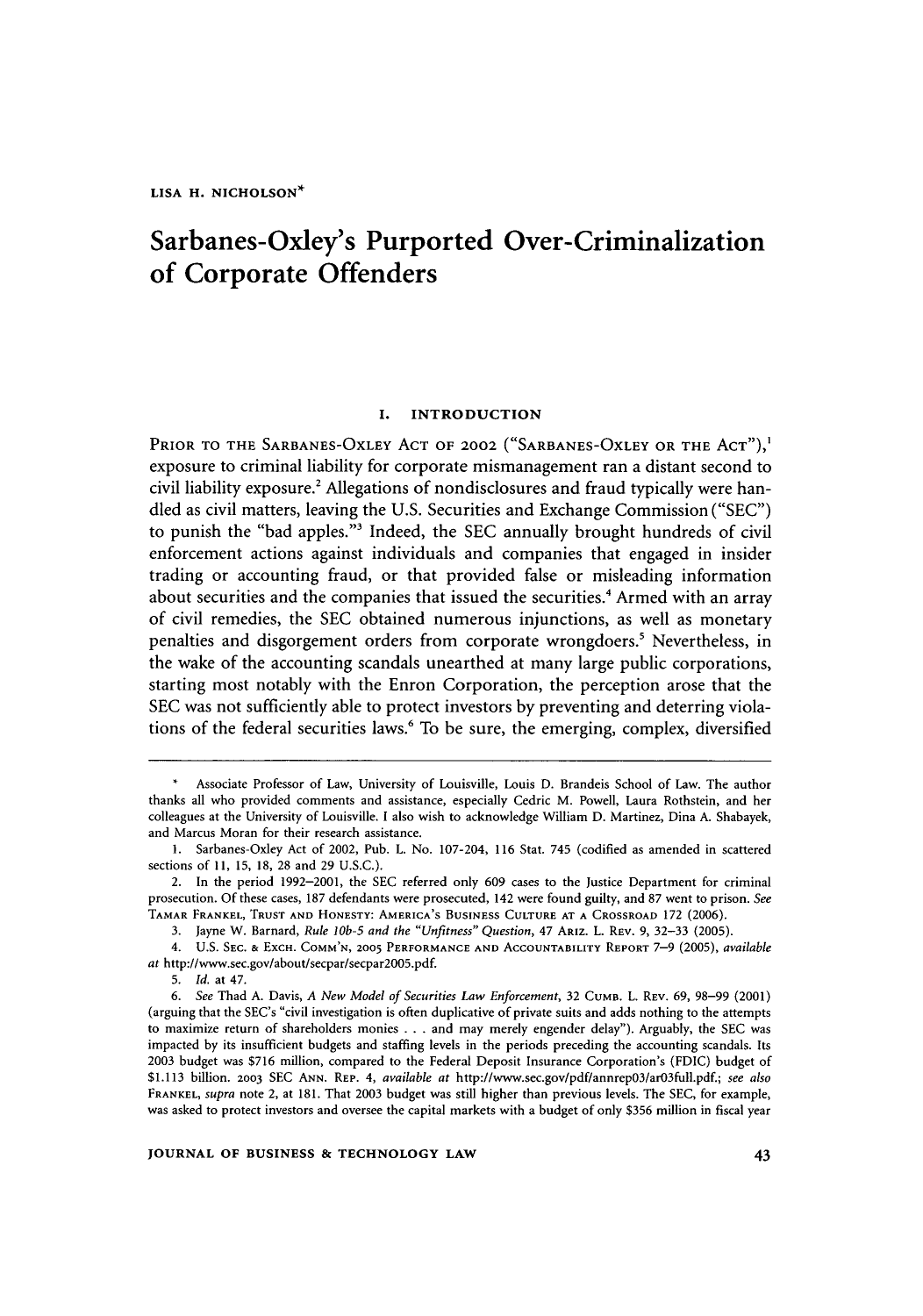corporate structures and innovative accounting methods may have served to shelter the corporate executives' deception during the years in question.<sup>7</sup> In any event, the SEC's penalty and disgorgement rates came under fire during the congressional hearings on the scandals.<sup>8</sup> It also became apparent that neither the capital markets, nor the regulatory authorities charged with market oversight could unearth the corporate frauds before great harm streamed throughout all segments of society, impacting the investing public, employees, and retirees.<sup>9</sup> Moreover, it was finally acknowledged that many frauds frequently prosecuted as civil actions frequently disguised serious criminal conduct.<sup>10</sup>

Sarbanes-Oxley and its criminal measures<sup>11</sup> were enacted at least in part to aid the SEC and to fill the perceived enforcement gap. Congress, in so legislating, enlisted a criminal law behavioral model to induce law-abiding corporate behavior. That model is premised on the notion that people either (i) will comply with the

8. *See* U.S. **GEN.** ACCOUNTING **OFFICE,** SEC **ENFORCEMENT:** MORE ACTIONS **NEEDED** TO IMPROVE OVER-**SIGHT** OF **DISGORGEMENT** COLLECTIONS 2 (2002). The SEC was directed by Congress to identify better ways to facilitate injured investor compensation following the enactment of the Act's section 308(c) FAIR Fund provision. *See* U.S. **SEC. &** EXCH. **COMM'N.,** REPORT **PURSUANT** TO **SECTION 308(C)** OF THE **SARBANES-OXLEY ACT** OF 2002 **1** (2003), *available at* http://www.sec.gov/news/studies/sox308creport.pdf. It is worth noting that the SEC's collection rates have improved in recent years, increasing from 45% in fiscal year **2003** to 72% in fiscal year 2005. U.S. **SEC. &** EXCH. **COMM'N.,** *supra* note 4, at 47.

9. For example, Enron which once had a market value of more than \$68 billion before its bankruptcy, "wiped out thousands of jobs and at least \$1 billion in retirement funds." Andrew Dunn, *Prosecutors May Seize \$62 Million in Enron Case; Lay and Skilling May Lose Assets Related to Fraud,* BUFFALO NEWS (New York), May 29, 2006, at B7.

10. *See* **NEAL** SHOVER **&** ANDREW HOCHSTETLER, CHOOSING WHITE COLLAR CRIME 53 (2006).

11. Sarbanes-Oxley's criminal measures are scattered over three separate titles of the Act at (i) Title VIII, the Corporate and Criminal Fraud Accountability Act of 2002, Pub, L. No. 107-204, **116** Stat. **800** (2002), (ii) Title IX, the White-Collar Crime Penalty Enhancement Act of 2002, Pub. L. No. 107-204, 116 Stat. 804 (2002), and (iii) Title XI, the Corporate Fraud Accountability Act of 2002, Pub. L. No. 107-204, 116 Stat. **807** (2002). See Sarbanes-Oxley Act of 2002, Pub. L. No. 107-204, **116** Stat. 745 (codified as amended in scattered sections of **15** U.S.C. and 18 U.S.C.). These measures collectively expand criminal liability for corporate officers and directors, brokers, dealers, and trading advisors, among others, by creating new federal offenses; modifying existing federal fraud statutes to increase criminal penalties; and authorizing new amendments to the existing U.S. Sentencing Guidelines. See Sarbanes-Oxley §§ 801-07, 901-07, 1101-07. The creation of new federal offenses purportedly should curb abuses by corporate executives at publicly traded companies. Specifically, section 807 creates a separate and distinct federal crime for any securities fraud involving a public company. *See* **18** U.S.C. §1348 (2007). Section 902 criminalizes attempts and conspiracies to commit criminal fraud offenses. *See* 18 U.S.C. § 1349. Section 906 provides that corporate executives who certify their companies' publicly-filed financial reports may be criminally prosecuted for those filings that are found not to be in compliance with the federal securities laws, or other statutory requirements. See **18** U.S.C. § 1350. *See infra,* for a detailed discussion of the Act's enhanced criminal penalties and the amended Guidelines.

<sup>1999, \$382</sup> million in 2000, \$427 million in 2001, and \$515 million in 2002. Moreover, monies collected by the SEC in the form of penalties and fees still are transferred to the U.S. Treasury, rather than funneled back into the agency for use in its enforcement and oversight function. **U.S. SEC. &** EXCH. COMM'N., *supra* note 4, at 83.

<sup>7.</sup> It is noteworthy that, according to Huron Consulting Group's *Annual Review of Financial Reporting Matters,* 330 companies restated their earnings in 2002, 270 restated their earnings in 2001, and 233 restated their earnings in 2000. Huron Consulting Group, *New Report by Huron Consulting Group Reveals Financial Restatements Increased at Record Levels in 2004,* Jan. 20, 2005, http://huronconsultinggroup.com/print. asp?id=779. Although these figures do not necessarily indicate wrongdoing had occurred, they do reflect that there was some misleading information in the marketplace.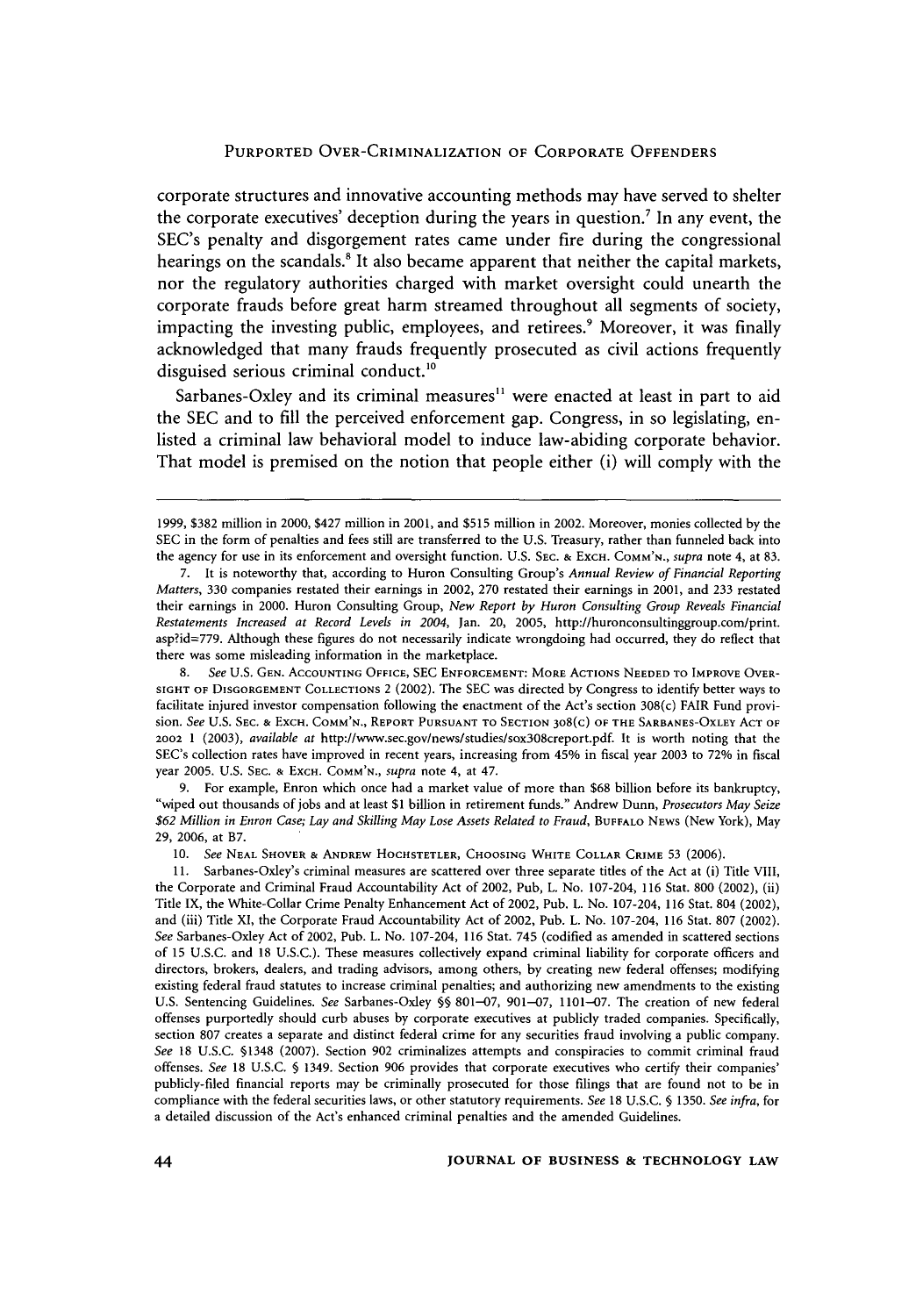law out of an unconscious instinct to be law-abiding, or (ii) will comply with the law after a conscious evaluation of the risks associated with disobeying the law.<sup>12</sup> The Act's criminal measures, which include enhanced criminal penalties<sup>13</sup> that increase both the monetary fines and terms of imprisonment, are aimed at the latter premise. Indeed, the essence of the Act's criminal measures lies in the threat of punishment. The politicians' "tough talk" during discussions of the Act suggests that they intended to straddle the two dominant theories of punishment: deterrence and retribution.<sup>14</sup>

The theory of deterrence (briefly stated)<sup>15</sup> is a utilitarian view<sup>16</sup> that formal legal sanctions should be imposed if they will influence the conduct of potential offenders, either by instilling in the individuals an understanding of the consequences (i.e., specific deterrence), or by making "examples" of specific wrongdoers in public view to deter other individuals from deviance in the future (i.e., general deterrence).<sup>17</sup> Deterrent-based punishments differ from the retributive theory of punishment, which focuses on having the offenders pay for breaching society's peace.<sup>18</sup> Retributivists believe that those individuals "who commit crimes choose evil over good and that, as responsible moral agents for their acts, those offenders deserve punishment."<sup>19</sup> Thus, when viewed through the lenses of dominant punishment

14. *See* Transcript of Conference Report on H.R. 3763, Sarbanes-Oxley Act of 2002, 148 CONG. REC. H5462-02, at H5463 (daily ed. July 25, 2002) (statement of Rep. Baker) ("Nothing perhaps made a more visual impact on American investors, shareholders, pensioners and employees than watching the news yesterday as corporate executives were handcuffed and hauled away. The people of America are not only expecting it, they are demanding it."). *See also* Elisabeth Bumiller, *Bush Signs Bill Aimed at Fraud in Corporations,* N.Y. TIMES, July 31, 2002, at **AI** (President Bush reportedly declared at the Act's signing, "Every corporate official who has chosen to commit a crime can expect to face the consequences. No more easy money for corporate criminals, just hard time.").

19. Ramirez, *supra* note 17, at 409.

<sup>12.</sup> *See* Geraldine Szott Moohr, *An Enron Lesson: The Modest Role of Criminal Law in Preventing Corporate Crime,* **55 FLA. L. REV.** 937, **956 (2003).**

**<sup>13.</sup>** The Act's criminal measures include enhanced criminal penalties for a number of existing federal crimes. These enhanced criminal penalties increase the terms of imprisonment fourfold for violations of the existing mail and wire fraud statutes, and significantly raised both the maximum fines and terms of imprisonment for violations of the Employee Retirement Income Security Act ("ERISA"). *See* Sarbanes-Oxiely §§ 903, 904, respectively; *see also* 29 U.S.C. § 1131; 18 U.S.C. §§ 1341, 1343. Congress also enhanced the criminal penalties for violations of the Securities Exchange Act of 1934, by increasing the maximum term of imprisonment from 10 to 20 years, and the maximum fine from \$2,500,000 to \$25,000,000. *See* Sarbanes-Oxlely § 1106; *see also* 15 U.S.C. § 78ff(a).

<sup>15.</sup> For a more detailed analysis of the dominant theories of punishment, see *infra.*

<sup>16.</sup> According to Jeremy Bentham, utilitarians believe that the threat or imposition of punishment can reduce crime because pain and pleasure are the great springs of human action and in matters of importance everyone calculates. Jeremy Bentham, Principles of Penal Law, *in* **J. BENTHAM'S** WORKs 296, 402 **(J.** Bowring ed., 1843).

<sup>17.</sup> See Darryl K. Brown, *Street Crime, Corporate Crime, and the Contingency of Criminal Liability*, 149 U. PA. L. REV. 1295, 1299 (2001) ("Traditional deterrence theory focuses on formal legal sanctions as the important influence on potential offender conduct..."); *see also* **WAYNE** R. **LAFAVE,** CRIMINAL LAW 26-28 (4th 2003); Mary Kreiner Ramirez, *just in Crime: Guiding Economic Crime Reform After the Sarbanes-Oxley Act of 2002,* <sup>34</sup> Loy. U. CH. L.J. 359, 416 (2003).

<sup>18.</sup> *See* Brown, *supra* note 17, at 1295-96; Ramirez, supra note 17, at 409.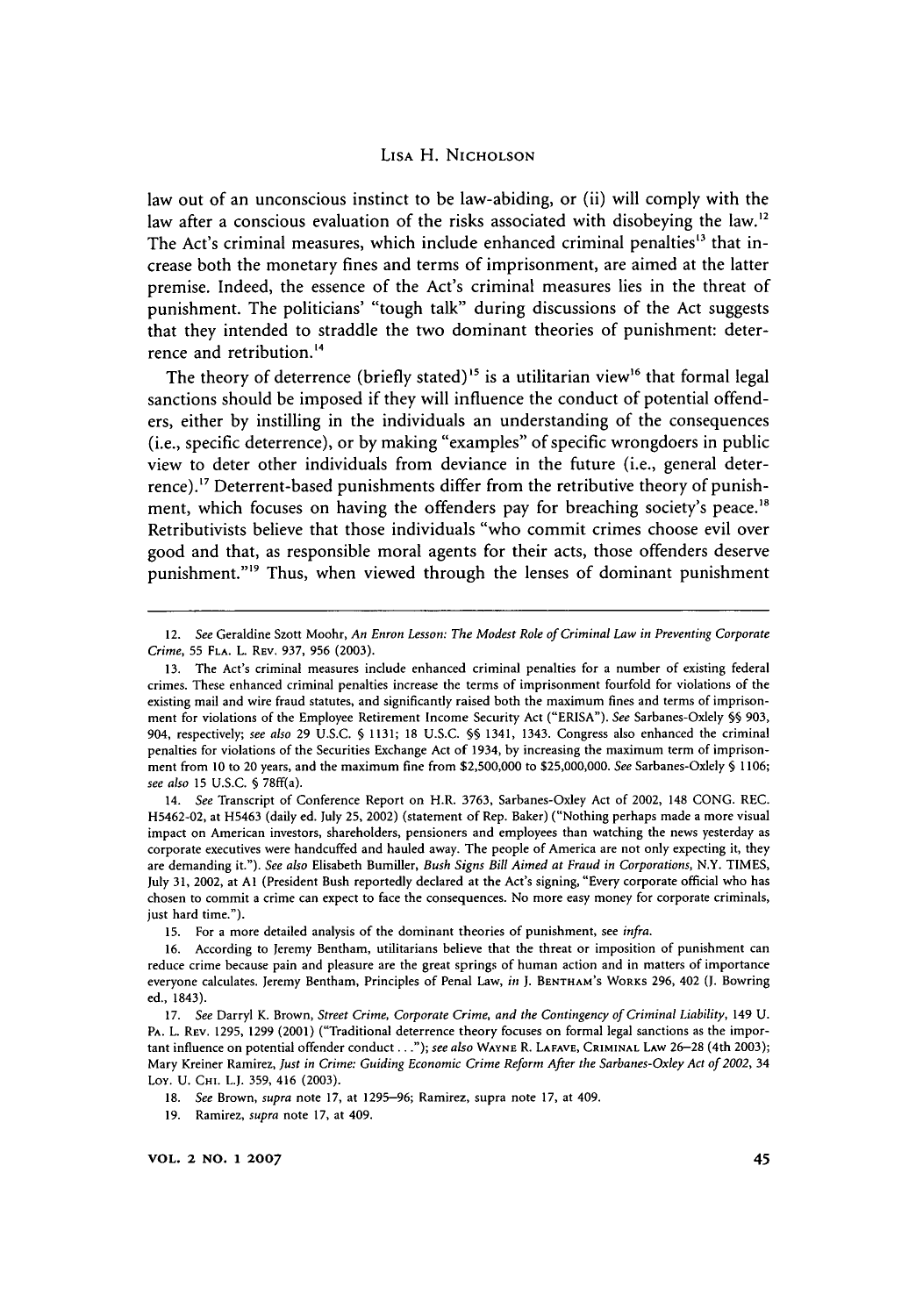theories, Congress enacted the Act's criminal measures in the belief that prospective offenders would be deterred from wrongdoing by the prospect of the Act's enhanced criminal penalties, or that wrongdoers who fail to obey the laws would now certainly face society's retribution in the form of higher fines or lengthier prison sentences.

Some have argued that this political response to the corporate scandals (along with other measures) has resulted in an over-criminalization of corporate offenders.2° As further proof of a climate of "overreaction," others point to lengthy prison sentences imposed on those Enron and WorldCom executives recently convicted of wrongdoing.<sup>21</sup> I disagree with these arguments given the magnitude of those frauds, the billions of dollars of market value lost, and the continuing harmful impact on victimized investors, employees, and retirees. Arguably, Congress did not go far enough in legislating punishment for future corporate fraudsters.

This Article, however, seeks only to analyze whether this tactic-that of enacting increasingly lengthier prison sentences and higher fines alone—will have the desired effect of deterring potential offenders, and punishing wrongdoers. As will be demonstrated below, reliance on the Act's enhanced criminal penalties to deter wrongdoing may not yield the desired result in light of the many uncontrollable factors that may undermine both the imposition of lengthy sentences and higher fines, and the impact of such penalties on convicted wrongdoers.<sup>22</sup> Moreover, reliance on a deterrent-based punishment presupposes that a potential offender will engage in the necessary cost-benefit analysis, which should lead him to forgo criminality. Unfortunately, individuals generally will differ in their tendencies to be overly optimistic about the outcome, as well as in their confidence about their skills; thereby suggesting that there can be no guarantee that the outcome of their subjective cost-benefit assessment will be to forgo criminality.<sup>23</sup> Finally, an almost exclusive reliance on deterrent-based punishment fails to account for those individuals who forgo so-called "rational thinking" altogether. Many of the culprits in the earlier financial scandals either were swept up in the frauds or thought that their risk-taking behavior would continue to be rewarded.<sup>24</sup>

I conclude this Article by raising the question of whether society, the legislature and/or the relevant regulatory agencies should broaden their approach to bringing about compliance with the corporate and securities laws. Reliance primarily on deterrent-based punishments has not been wholly effective to deter corporate

<sup>20.</sup> *See e.g.,* Vikramaditya **S.** Khanna, *Corporate Crime Legislation: A Political Economy Analysis* 2 (Boston Univ. Sch. Of Law, Working Paper No. 03-04, 2003), *available at* http://www.bu.edu/law/Faculty/papers.

<sup>21.</sup> *See e.g.,* Andrew Ross Sorkin, *How Long to Jail White-Collar Criminals?,* N.Y. TiMES, Sept. 16, 2005 (reporting that a UCLA law professor said that WorldCom former CEO Bernard Ebbers' sentence was "draconian," and that Otto G. Obermaier, former U.S. Attorney, stated Ebbers' 25 year sentence was "an overreaction."). These sentences, while stringent, were not imposed pursuant to the Act's enhanced criminal penalties.

<sup>22.</sup> *See infra* Part II.A.

<sup>23.</sup> *See infra* Part II.B.

<sup>24.</sup> *See infra* Part II.C.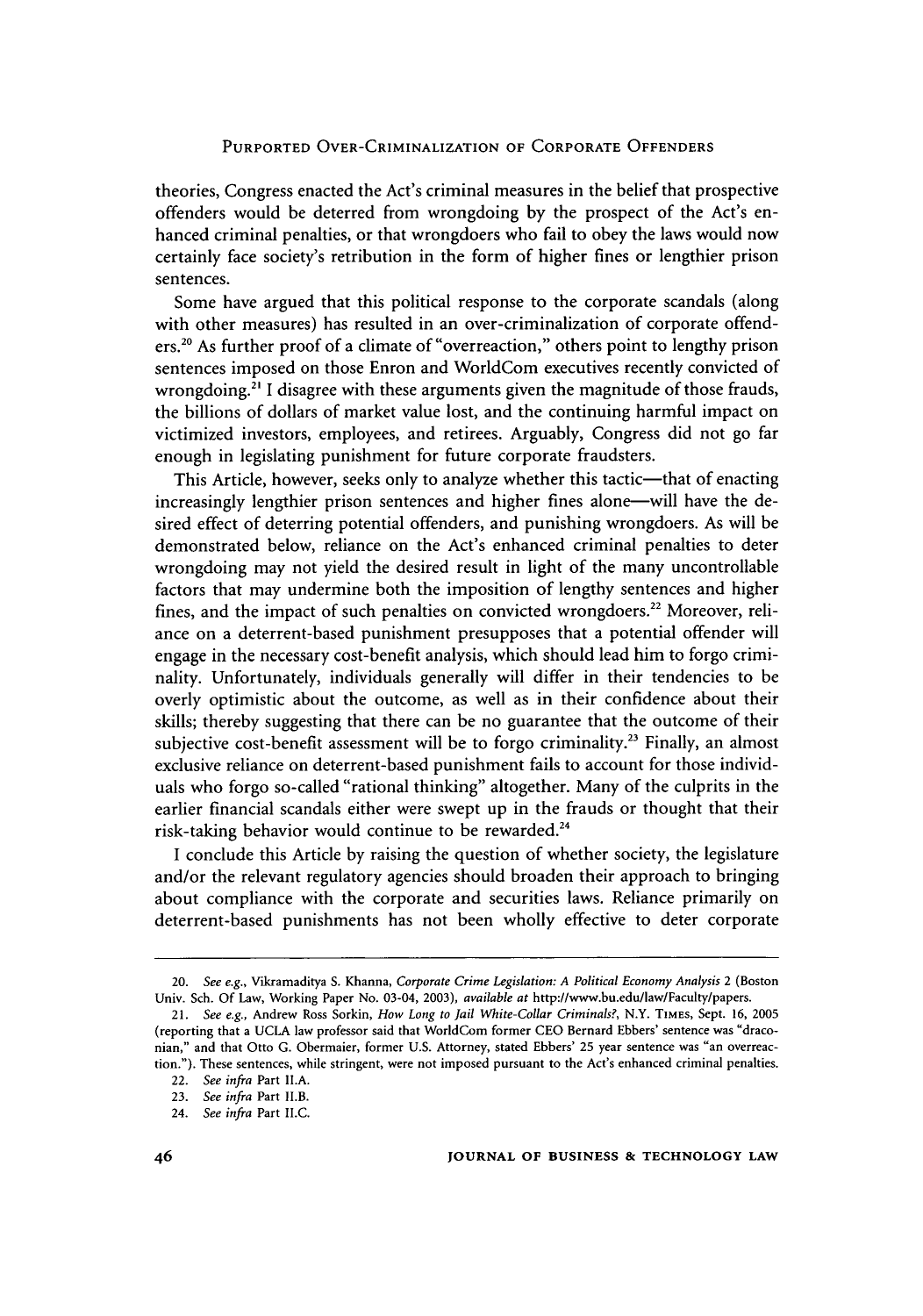fraudsters given a recurring cycle of corporate scandals." Perhaps the application of other areas of knowledge such as psychology, sociology, or philosophy is needed to reach the archetypical, non-linear thinking corporate actor who may either engage in a faulty cost-benefit analysis, or fail to engage in such an analysis altogether.

In the meantime, the inclusion of an asset forfeiture sanction would help to strengthen the Act's criminal measures.<sup>26</sup> This added penalty would remove the economic incentive for the fraudulent scheme **by** reaching not only the **ill** gotten proceeds of the fraud, but also all monies or other assets traceable thereto. This sanction also punishes those individuals who either engage in a faulty cost-benefit analysis, or who fail to engage in such an analysis altogether.<sup>27</sup>

# **II. THE QUESTIONABLE IMPACT OF SARBANES-OXLEY'S DETERRENT-BASED CRIMINAL SANCTIONS ON THE BEHAVIOR OF CORPORATE OFFICERS AND DIRECTORS**

The corporate scandals at Enron Corporation, Adelphia Communications Corp., and WorldCom, Inc., to name a few, as well as the ensuing investor outrage<sup>28</sup> and faltering capital markets<sup>29</sup> led to the enactment of Sarbanes-Oxley during the summer of 2002. Congress sought "[t]o protect investors by improving the accuracy and reliability of corporate disclosures made pursuant to the securities laws, and

Securities markets are all about numbers, from sales and profits to debt outstanding. If investors cannot believe the figures put out by public companies, they will be much less willing to risk their money on stocks. For two generations, a rigorous system of private disclosure and public oversight has given American investors confidence that they will not be fleeced when they buy stocks .... But Enron's collapse has put that hard-won confidence at risk." According the Arthur Levitt, "To restore confidence in American markets, Congress and regulators need to take specific steps to strengthen the disclosure regime **...** 

*Id.*

In late July 2002, respondents to a Wall Street Journal/NBC poll reportedly were asked whether they thought most government regulations were "'necessary and protect consumers or the environment"' or were unnecessary and harm the economy."' Roy Teixeira, *Is the Big-Business Era Over?; The Public Sure Thinks it Should Be,* **AM.** PROSPECT, Aug. 26, 2002, at 12. Fifty-two percent of the people polled believed that such regulations were necessary as compared to forty percent of the people polled in January 1995. *Id.*

29. Gretchen Morgenson, *What if Investors Won't Join the Party?,* N.Y. TIMES, June 2, 2002, **§3,** at 1 (reporting that a May 2002 UBS/Gallup poll indicated that "84 percent feel that [the corporate scandal] issue is punishing stock prices..."); Alex Berenson, *The Nation: Scream!; Hold On for a Wild Ride,* N.Y. TIMES, July 21, 2002, § 4, at 1 (noting that as of July 21, 2002, the Standard & Poor's 500 index was down almost 45 percent and the Nasdaq was off nearly **75** percent).

**VOL. 2 NO. 1 2007**

<sup>25.</sup> *See e.g.,* Jenny Anderson, *Illegal Trades on the Rise on Wall St.,* NY Times, May 12, 2007, at BI (observing that "[o]n Wall Street, it feels like the 1980s all over again ... [riegulators are again knee-deep in insider trading **cases...").**

<sup>26.</sup> For a more detailed discussion of this argument, see Lisa H. Nicholson, *The Culture of Under-Enforcement: Buried Treasure, Sarbanes-Oxley and the Corporate Pirate,* **5 DEPAUL** Bus. **&** COM. L.J. 321, 372-78 (2007). 27. *See infra* Part Ill.

<sup>28.</sup> *See* Jenny B. Davis, *The Enron Factor: Experts Say the Energy Giant's Collapse Could Trigger Changes in the Law That Make it Easier to Snare Professionals,* 88 A.B.A. **J.** 40, 40 (Apr. 2002). *See also* Alex Berenson, *The Biggest Casualty of Enron's Collapse: Confidence,* N.Y. **TIMES,** Feb. 10, 2002, § 4, at 1, noting: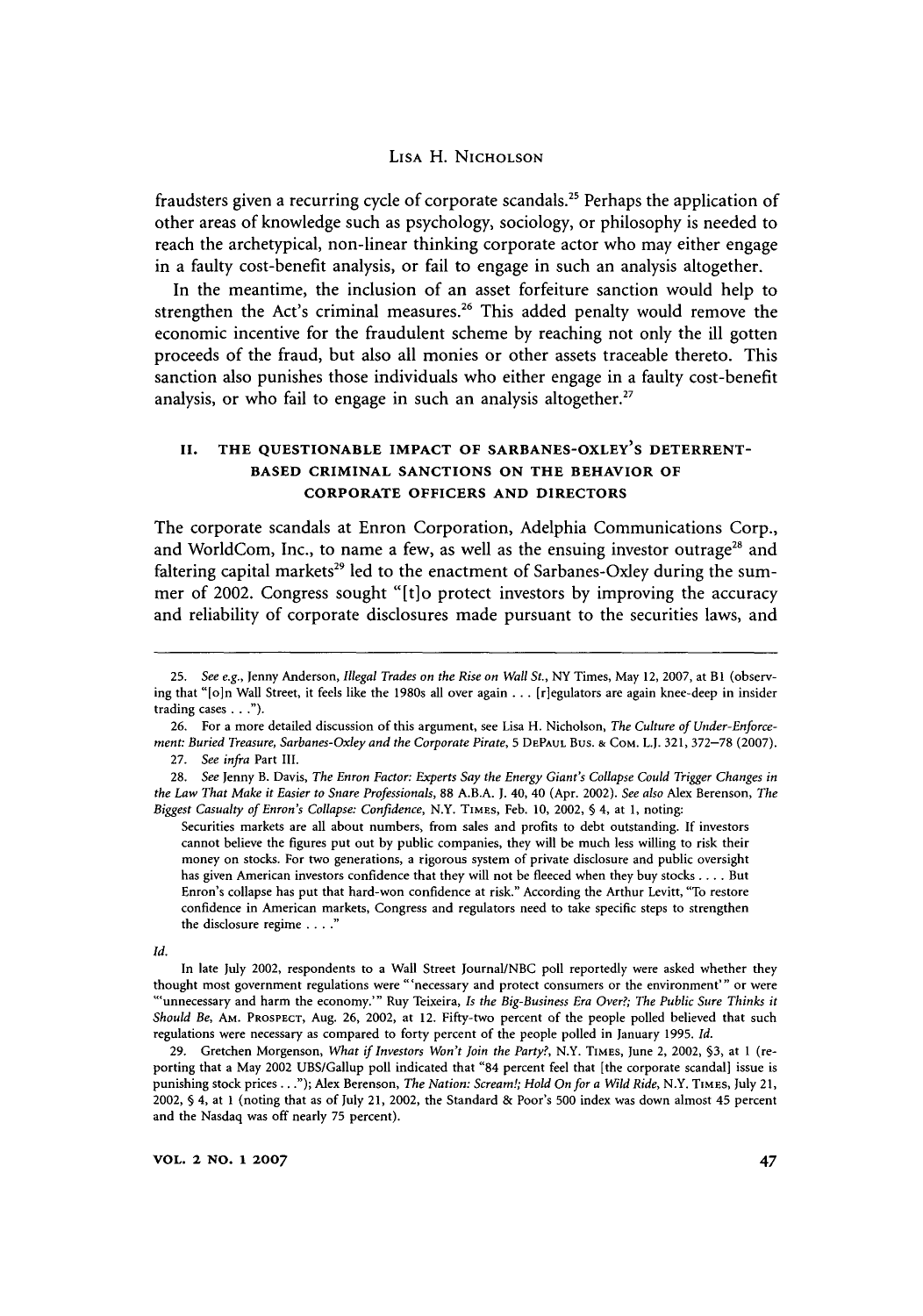for other purposes."<sup>30</sup> The Act's criminal measures are meant both to deter and **punish corporate fraudsters who** fail to meet their disclosure obligations **by** exposing them to higher fines and lengthier sentences." These measures, *inter alia,* increased the maximum terms of imprisonment for certain existing federal crimes (including mail and wire fraud). $32$ 

To ensure that the enhanced criminal penalties would be imposed, Congress also directed the **U.S.** Sentencing Commission to promulgate stricter sentencing guidelines "for a fraud offense that endangers the solvency or financial security of a substantial number of victims. **. . . ""** This mandate occurred prior to the Supreme Court's recent decision in *United States v. Booker* on the constitutionality of the **U.S.** Sentencing Guidelines, where the Court held the Guidelines to be only advisory in nature.<sup>34</sup> The result of the Court's holding is that the Act's criminal measures set forth only the maximum criminal penalties allowable **by** statute; their imposition is not guaranteed. **All** that remains of the Acts' criminal measures is the threat of **"[n]o** more easy money for corporate criminals, just hard time."3

# *A. The Misplaced Reliance on Maximum Sentences and Fines to Deter Corporate Wrongdoing*

Various factors exist to undermine both the imposition and impact of lengthy terms of imprisonment and high fines. Judges and prosecutors play an extensive

<sup>30.</sup> See the preamble to the Sarbanes-Oxley Act of 2002, Pub. L. No. 107-204, 116 Stat. 745 (codified as amended in scattered sections of **15,** 18 **U.S.C).** The resulting legislation is aimed at stamping out deceptive accounting and management practices by establishing deeper oversight, holding top executives more directly responsible for corporate public filings, and requiring more transparent corporate books and records. Richard B. Schmitt et al., *Corporate-Oversight Bill Passes, Smooths Way for New Lawsuits,* WALL **ST. J.,** July 26, 2002, at Al.

<sup>31.</sup> Statement by President George W. Bush upon Signing H.R. 3763, WEEKLY COMP. PRES. Doc. 1286 (July 30, 2002).

<sup>32.</sup> *See* Sarbanes-Oxley Act § **903;** *see also* 18 U.S.C. §§ 1341, 1343.

<sup>33.</sup> *See* Sarbanes-Oxley Act § 805; *see also* Sarbanes-Oxley Act §§ 905, 1104; U.S. SENTENCING COMM'N, PROPOSED AMENDMENTS TO THE SENTENCING GUIDELINES, Existing Guideline §2B1.1(b)(2) (Dec. 20, 2002); **U.S.** SENTENCING **COMM'N,** SUPPLEMENT TO THE 2002 GUIDELINES MANUAL, §2Bl.l(b)(12) (2003), *available at* http://www.ussc.gov/2002suppa/2bl-l.htm; Press Release, U.S. Sentencing Comm'n, Sentencing Commission Toughens Penalties for White Collar Fraudsters (Apr. 18, 2003), *available at* http://www.ussc.gov/PRESS/ rel0403.htm. The amended Guidelines, which were sent to Congress in May **2003,** took effect on November 1, 2003. *Id.;* U.S. SENTENCING COMM'N, AMENDMENTS TO THE SENTENCING GUIDELINES (2003), *available at* http:/ /www.ussc.gov/guidelin.htm.

<sup>34.</sup> *See* United States v. Booker, 543 U.S. 220, 246 (2005). The Court in *Booker* held that the Guidelines are unconstitutional because they violate a defendant's Sixth Amendment right to be tried by a jury by giving judges the power to make factual findings that increased sentences beyond the maximum that the jury's findings alone would support. *Id.* at 232. The Court, thereafter, held that federal judges should consider the socalled "mandatory" Guidelines merely as a suggestion. *Id.* at 246. Consequently, *Booker* effectively returns total discretion on sentencing to judges.

**<sup>35.</sup>** Greg Hitt, *Bush Signs Sweeping Legislation Aimed at Curbing Corporate Fraud,* WALL **ST.** J., July 31, 2002, at A4. At the Act's signing, President George **W.** Bush declared, "'[eivery corporate official who has chosen to commit a crime can expect to face the consequences .**. .** .No more easy money for corporate criminals, just hard time.'" *Id.*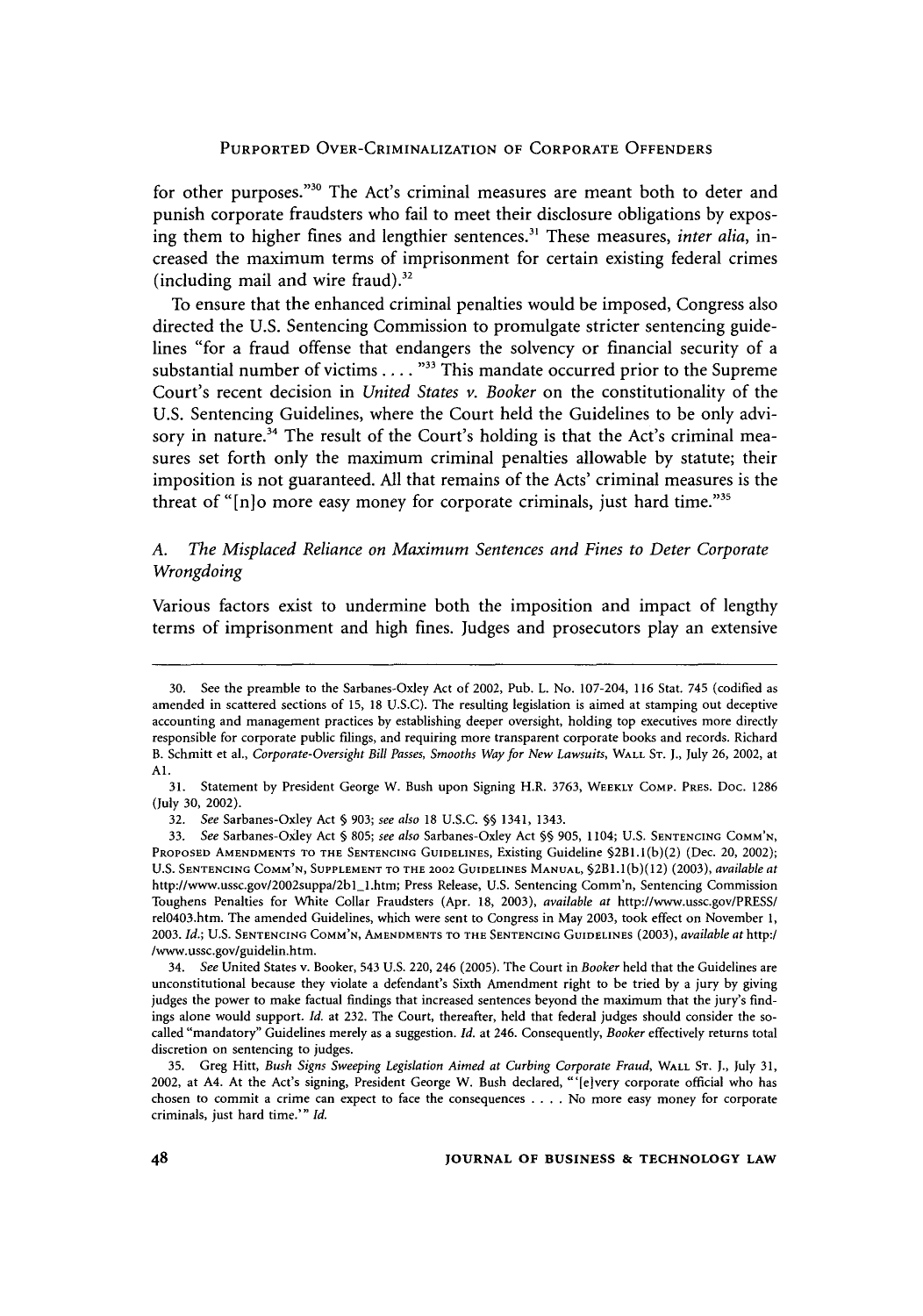role in determining a convicted felon's sentence. Prosecutors can manipulate the initial charges (thereby increasing or decreasing the defendant's exposure to lengthy imprisonment terms) to induce the defendant's cooperation,<sup>36</sup> and judges can impose their own views of the offender's culpability when handing out sentences.<sup>37</sup>

The prosecution of Andrew S. Fastow (Enron's former Chief Financial Officer) provides a prime example of the role of prosecutors and judges in imposing sentences. Fastow was indicted on over ninety counts of, *inter alia,* fraud, money laundering, and insider trading, and faced over a hundred years in prison for his role as architect of the fraudulent accounting scheme that led to Enron's collapse.<sup>38</sup> He subsequently agreed to cooperate with federal prosecutors and plead guilty to two counts of conspiracy to commit wire fraud and securities fraud in exchange for the prosecution's recommendation that he serve the ten-year maximum sentence for his crimes.<sup>39</sup> In the end, however, the presiding judge sentenced Fastow to six years in prison—quite a reduction from his initial exposure.<sup>40</sup>

Judge Kenneth M. Hoyt reportedly took into account Fastow's devotion to his family, his community service, and his efforts to redress his crimes at Enron when imposing Fastow's sentence.<sup>41</sup> Judge Hoyt specifically cited the fact that Fastow had to care for his two young sons alone while his wife, Lea (a former Enron manager), served time for her role in Enron's accounting scandal. Prior to imposing the lower sentence, Judge Hoyt reportedly also said that he had to "examine the relationship between justice and mercy," and that although Fastow had "drunk the wine of greed," Fastow had also been the "subject of great persecution."<sup>42</sup>

Even if the desired lengthy sentences are imposed on corporate offenders, the impact of these sentences nevertheless may not be as extreme as has been presumed. Scholars acknowledge that the punitive value of imprisonment is "front

<sup>36.</sup> Michael Higgins, *Sizing up Sentences,* A.B.A. J., Nov. 1999, at 42, 44 (stating that "[tlhe guidelines give prosecutors leeway on how to charge .... [how] to classify the amount of money at issue in a case .... which cases to bring, and which to leave for state authorities .... [and] when a defendant will be credited with substantial assistance for aiding a prosecution..."); *see also* Robert G. Morvillo & Barry A. Bohrer, *Checking the Balance: Prosecutorial Power in an Age of Expansive Legislation,* 32 AM. CRIM. L. REV. 137, 137 (1995) (observing that prosecutors have "greater leverage to virtually compel plea bargaining, force cooperation, and in essence determine the length of sentences").

**<sup>37.</sup>** Ramirez, *supra* note 17, at 396-98 (discussing the disparity in sentences that resulted from judges' use of"downward departures" from the proposed sentencing ranges).

<sup>38.</sup> *See* Superseding Indictment, United States v. Andrew S. Fastow, Cr. No. H-02-0665 (S.D. Tex. Apr. 30, 2003); *see also* Susanne Pagano, *Fastows Enter Guilty Pleas Over Roles in Enron Financial Fraud,* 36 SEC. **REG. &** L. **REP.** 123 (Jan. **19,** 2004).

**<sup>39.</sup>** Pagano, *supra* note **38;** *see also* Kurt Eichenwald, *Ex-Chief Financial Officer of Enron and Wife Plead Guilty,* N.Y. TIMES, **Jan.** 15, 2004, at **C9;** Plea Agreement, United States v. Andrew **S.** Fastow, Cr. No. **H-02-0665 (S.D.** Tex. Jan. 14, 2004).

<sup>40.</sup> Kate Murphy & Alexei Barrionuevo, *Fastow Sentenced to 6 Years,* N.Y. TIMES, Sept. **27, 2006,** at **C1. 41.** *Id.*

<sup>42.</sup> *Id.*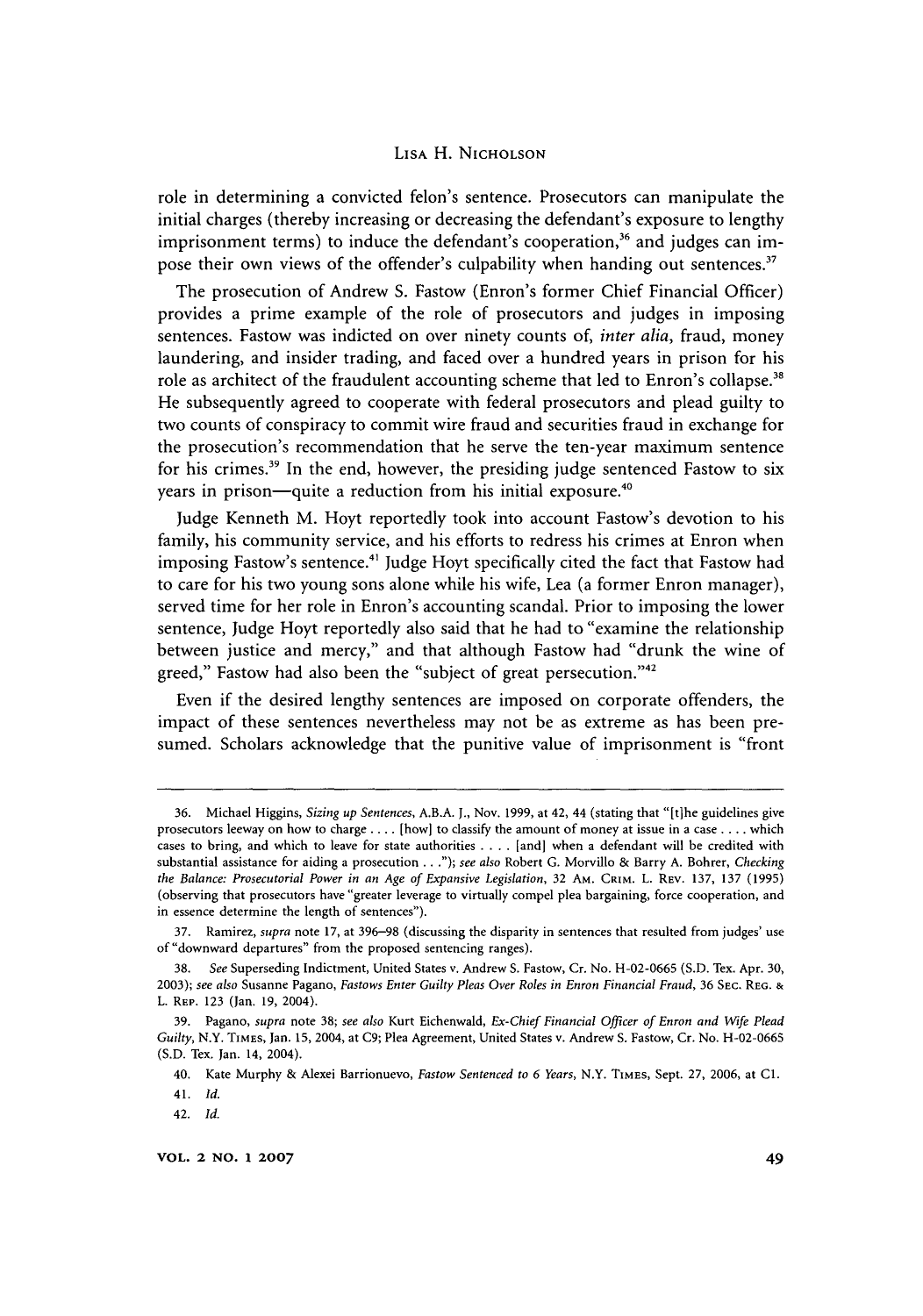loaded."43 "That is, if one is to lose his freedom he will prefer to lose it in the future, and if he must lose his freedom over a significant period of time the years closest to the present will be the most burdensome."<sup>44</sup> Consequently, the marginal utility of lengthy terms of imprisonment diminishes over the time spent in prison.<sup>45</sup> A ten year sentence, for example, is not ten times more punitive than a one year sentence.46 Moreover, according to a 1988 study conducted by Michael L. Benson, imprisoned corporate executives are "more adept at coping with the psychological stress of prison life."47 The defendant simply adjusts to his or her circumstances after the initial shock wears off.<sup>48</sup> Further still, white-collar criminals, when imprisoned, are likely to be treated gently by prison officials because they tend to be "model prisoners"—acting in a more pleasant and obedient manner than others.<sup>49</sup> As such, they tend to "end up managing the [prison's] library, working in the [prison administrator's] office, and providing [other skill-based] services to prison officials."<sup>50</sup>

Although white-collar prosecutions generate significant media attentionthereby allowing judges and prosecutors to utilize the media scrutiny to relay a message of shame to the targeted audience so as to discourage others from committing similar offenses,<sup>51</sup>—the stigma of shame (if it exists at all) eventually wears off for the offender and any corresponding reputational loss is forgotten by the public.<sup>52</sup> As a case in point, Michael Milken (the former Drexel junk bond king) pleaded guilty to six felonies in 1990 and was sentenced to 10 years in prison. After serving less than two years in prison and being barred for life from the securities industry, Milken has re-emerged as a deal-maker, despite being sanctioned by the SEC again in 1998 for allegedly violating the ban.<sup>53</sup> Today, Milken also is a noted

**<sup>43.</sup>** *See, e.g.* John Collins Coffee, Jr., *Corporate Crime and Punishment: A Non-Chicago View of the Economics of Criminal Sanctions,* 17 AM. CRIM. L. REV. 419, 432 (1980).; Elizabeth Szockyj, *Imprisoning White-Collar Criminals?,* 23 **S.** ILL. U. L. J. 485, 496 (1999).

<sup>44.</sup> Michael K. Block & Robert C. Lind, *An Economic Analysis of Crimes Punishable By Imprisonment, 4* J. **LEGAL STUD.** 479, 481 (1975).

<sup>45.</sup> Coffee, Jr., *supra* note 43, at 431 (noting that "[iun the case of incarceration **...** the declining marginal utility of imprisonment means that each increment of incarceration increases the perceived penalty **by** a less than proportionate amount . **. .** *."); see also* A. Mitchell Polinsky & Steven Shavell, *On the Disutility and Discounting of Imprisonment and the Theory ofDeterrence,* 28 J. **LEGAL STUD. 1,** 12 (1999) (explaining that the cost of imprisonment to the offender declines over time).

<sup>46.</sup> Coffee, Jr., *supra* note 43, at 431; Polinsky & Shavell, *supra* note 45, at 2, 12.

<sup>47.</sup> Michael L. Benson & Francis T. Cullen, *The Special Sensitivity of White-Collar Offenders to Prison: A Critique and Research Agenda, 16* **J. CRIM. JUST. 207,** 211 (1988).

<sup>48.</sup> Coffee, Jr., *supra* note 43, at 432 (observing that "the psychic injury that accompanies [the] sudden powerlessness can be unacceptable .... [and even] [i]f the initial socialization to prison is brutal and demeaning **...** human beings can adapt and endure").

<sup>49.</sup> FRANKEL, *supra* note 2, at 173.

**<sup>50.</sup>** *id.*

<sup>51.</sup> Szockyj, *supra* note 43, at 492.

<sup>52.</sup> *See, e.g.,* Joseph Nocera, *Led into Temptation? Who Wasn't?,* N.Y. TiMES, Sept. 3, 2005, at **CI** (discussing the recovery of the reputations of convicted corporate officers Michael Milken, Martha Stewart, and Henry Blodget).

<sup>53.</sup> *See* Randall Smith and Susan Pulliam, *Grubman Still Rates Himself "Buy,"* WALL ST. **J.** (April 2, 2003).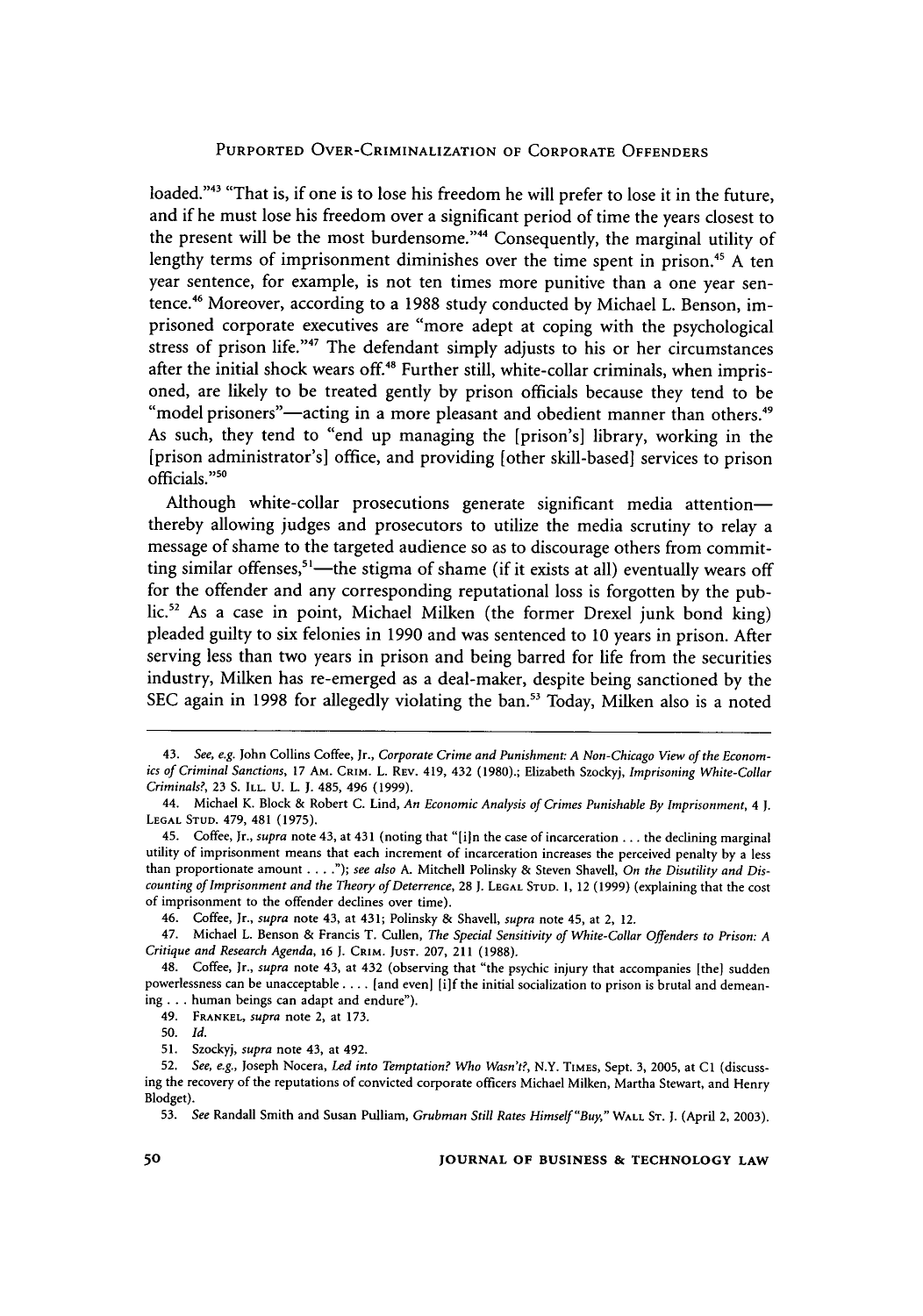philanthropic whose cancer research foundation, the Prostate Cancer Foundation, has raised more than \$210 million from **1993** through **2003.#**

Moreover, effective deterrence purportedly comes from the overall criminal process itself-i.e., the charge, trial, conviction, and sentencing, with the actual term of incarceration adding proportionately little.<sup>55</sup> Whatever incremental deterrence that may occur will be produced before the imprisonment sanction is imposed.<sup>56</sup> Indeed, "[m]ost students of the criminal process locate the source of the stigma [and psychic harm] in the fact of conviction rather than the form of the sentence."57 Nevertheless, punishment must be imposed and incarceration remains the most preferred method.

Although the threat of higher fines and lengthier sentences may work to deter some potential wrongdoers from future unlawful acts, the prevailing crime and punishment literature casts doubt on the effectiveness of such sanctions, standing alone, for most offenders.<sup>58</sup> The empirical research regarding deterrence of whitecollar offenders is generally inconclusive.<sup>59</sup> Before delving into a final critique of the Act's enhanced criminal penalties, however, a return to a discussion of deterrentbased punishment theory is in order.

The theory of general deterrence "operates on the assumption that if society punishes offenders who violate the law, others will not violate the law because they do not wish to be punished."<sup>60</sup> Deterrence consequently rests on the economic principle that individuals will engage in utility-maximizing behavior.<sup>61</sup> Stated differently, the rational-choice model of human behavior suggests that individuals

60. Ramirez, *supra* note 17, at 416.

61. *See generally* Coffee, Jr., *supra* note 43, at 419 (arguing that economists "have begun to analyze aspects of human behavior not characterized by market transactions. In so doing, economists have applied their central

<sup>54.</sup> *See* Cora Daniels, *The Man Who Changed Medicine,* FORTUNE (November **15,** 2004).

<sup>55.</sup> Szockyj, *supra* note 43, at 495.

<sup>56.</sup> *Id.; see* Block & Lind, *supra* note 44, at 461 n.7 (observing that "[tihis is partly because one adjusts to prison **life...").**

<sup>57.</sup> Richard A. Posner, *Optimal Sentences for White-Collar Criminals,* **17** AM. CRIM. L. REV. 409, 416 (1980).

<sup>58.</sup> The debates on criminal punishments generally and the relative merits of imposing fines versus incarceration as effective criminal sanctions for white collar offenders (in particular), including the impact of their respective severity, has been on-going for almost thirty years. *See generally* Gary Becker, *Crime and Punishment: An Economic Approach, 76* J. POL. ECON. 169 (1968); Coffee, Jr., *supra* note 43, at 422 (arguing the threat of incarceration typically will have a greater deterrent value than the threat of fine; more deterrence is generated by penalties focuses on an individual than on an organization; and the certainty of a sanction is more important than the severity); Posner, *supra* note **57,** at 409-14 417-18 (arguing the application of the economic analysis of crime, pioneered by Gary Becker, requires that white collar criminals be punished only by monetary penalties (i.e., fines) rather than by imprisonment); Paul H. Robinson & John M. Darley, *Does Criminal Law Deter? A Behavioral Science Investigation,* 24 OXFORD J. **LEGAL STUD.** 173, 185-93 (2004); Szockyj, *supra* note 43, at 492, 495-96 (citing William J. Chambliss, *Types of Deviance and the Effectiveness of Legal Sanctions*, 1967 Wis. L. REV. 703 (1967)).

<sup>59.</sup> *See* Ramirez, *supra* note 17, at 414-15 (observing that the creation of an empirical study to measure the effect of deterrence or to determine optimal sanctions is near impossible because the target group people who decide not to engage in criminal conduct - ordinarily do not announce such decisions); Coffee, Jr., *supra* note 43, at 425.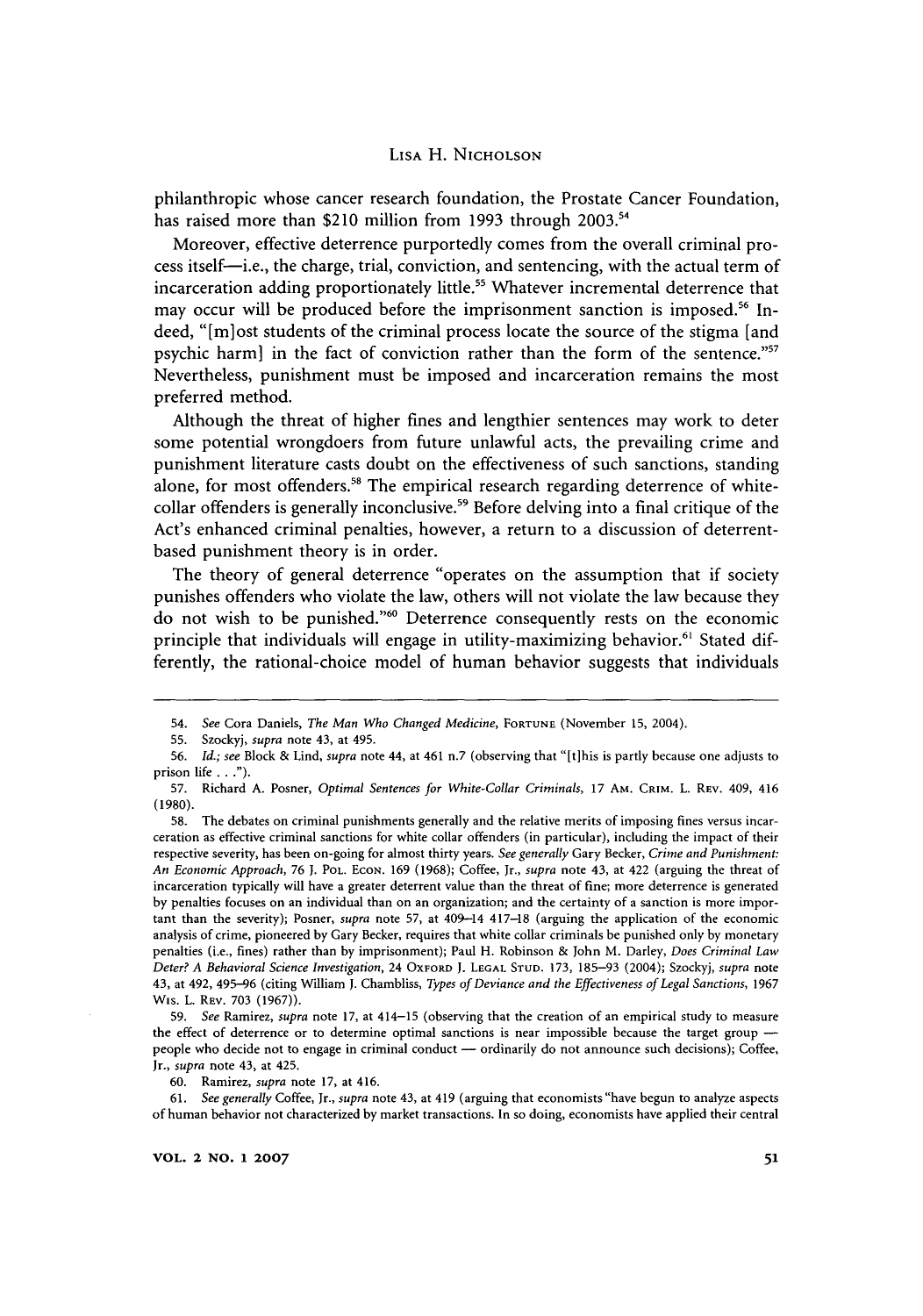"can perfectly process available information about alternative courses of action, and can rank possible outcomes in order of expected utility .... [and] will choose the course of action that will maximize his personal expected utility."<sup>62</sup> Under the circumstances, a rational actor will only take on the risks that he can stand. This behavioral model, when applied to criminal law theory, suggests that individuals will make a cost-benefit assessment before acting, and in so doing will decide to forgo criminal conduct. Effective outcomes from this cost-benefit assessment require the risk of detection and apprehension, or the severity of punishment be greater than any purported benefit to be gained from the prospective illegal act.<sup>63</sup>

Thus, potential offenders will typically forgo criminality only where the likelihood of apprehension is high or where they fear the prospective punishment.<sup>64</sup> Increasing the chances of getting caught clearly will be more effective than merely increasing the severity of the punishment imposed.<sup>65</sup> Unfortunately, the "detection" and "apprehension" prongs of the cost-benefit equation have been particularly devalued in recent years given the high number of the fraudulent reporting schemes that went undiscovered for years. Arguably, better detection and apprehension should now occur in light of the Sarbanes-Oxley transparency measures, and the SEC's increased budget and staffing.<sup>66</sup> Until the SEC integrates its increased staff and fully engages them into its oversight mission, however, the focus must continue to be on the "punishment" prong of the cost-benefit equation. More specifically, the focus must be on its certainty.

Congress seemingly intends that the Act's enhanced criminal penalties will strengthen the "punishment" prong of the cost-benefit equation. However, as the probability of punishment lowers, so too does the impulse to suppress wrongdoing.67 That impulse is further weakened if the anticipated benefit of the illegal act

premise that individuals engage in utility- maximizing behavior to such diverse fields as family planning, political participation, altruism, and crime").

<sup>62.</sup> Robert C. Ellickson, *Bringing Culture and Human Frailty to Rational Actors: A Critique of Classical Law and Economics,* 65 CHI.-KENT L. REV. 23, 23 (1989); *see also* **GARY S. BECKER, THE** ECONOMIC APPROACH TO **HUMAN** BEHAVIOR 14 (1976) (observing "all human behavior can **be** viewed as involving participants who maximize their utility from a stable set of preferences and accumulate an optimal amount of information and other inputs in a variety of markets").

**<sup>63.</sup>** Moohr, *supra* note 12, at 956-57.

<sup>64.</sup> *See* RICHARD **A.** POSNER, ECONOMIC ANALYSIS OF **LAW** 220 (6th ed. 2003); Daniel **J.** Freed, *Federal Sentencing in Wake of the Guidelines: Unacceptable Limits on the Discretion of Sentencers,* **101** YALE L.J. 1681, 1707 (1992); Ramirez, *supra* note 17, at 414.

**<sup>65.</sup>** Gordon Tullock, *Does Punishment Deter Crime?* **36 PUB.** INT. 103, 107-08 (1974).

<sup>66.</sup> Between fiscal year 2002 and 2004, the **SEC** hired more than 1,000 new employees. U.S. **SEC. &** EXCH. **COMM'N.,** *supra* note 4, at 2. The **SEC** also met its Sarbanes-Oxley requirement to review at least once every three years the financial statements of each reporting company and investment company issuer, reviewing over 6,000 reporting companies in fiscal year 2005. *Id.* at 11. There is still a way to go. Today, the **SEC** has about 3,600 staffers to oversee 10,000 public companies, 6,000 broker-dealers, investment advisors with more than **\$32** trillion under management, and 1,000 fund complexes. *Cox Says SEC Budget Request Allows Programs to Continue, with Stated Priorities,* SEC. L. DAILY, May **17, 2007.**

**<sup>67.</sup>** Robinson **&** Darley, *supra* note 58, at 183 (citing Stephen Lande, *An Interresponse Time Analysis of Variable Ratio Punishment,* 35 **J.** EXPER. **ANAL.** BEHAv. 55 (1981)).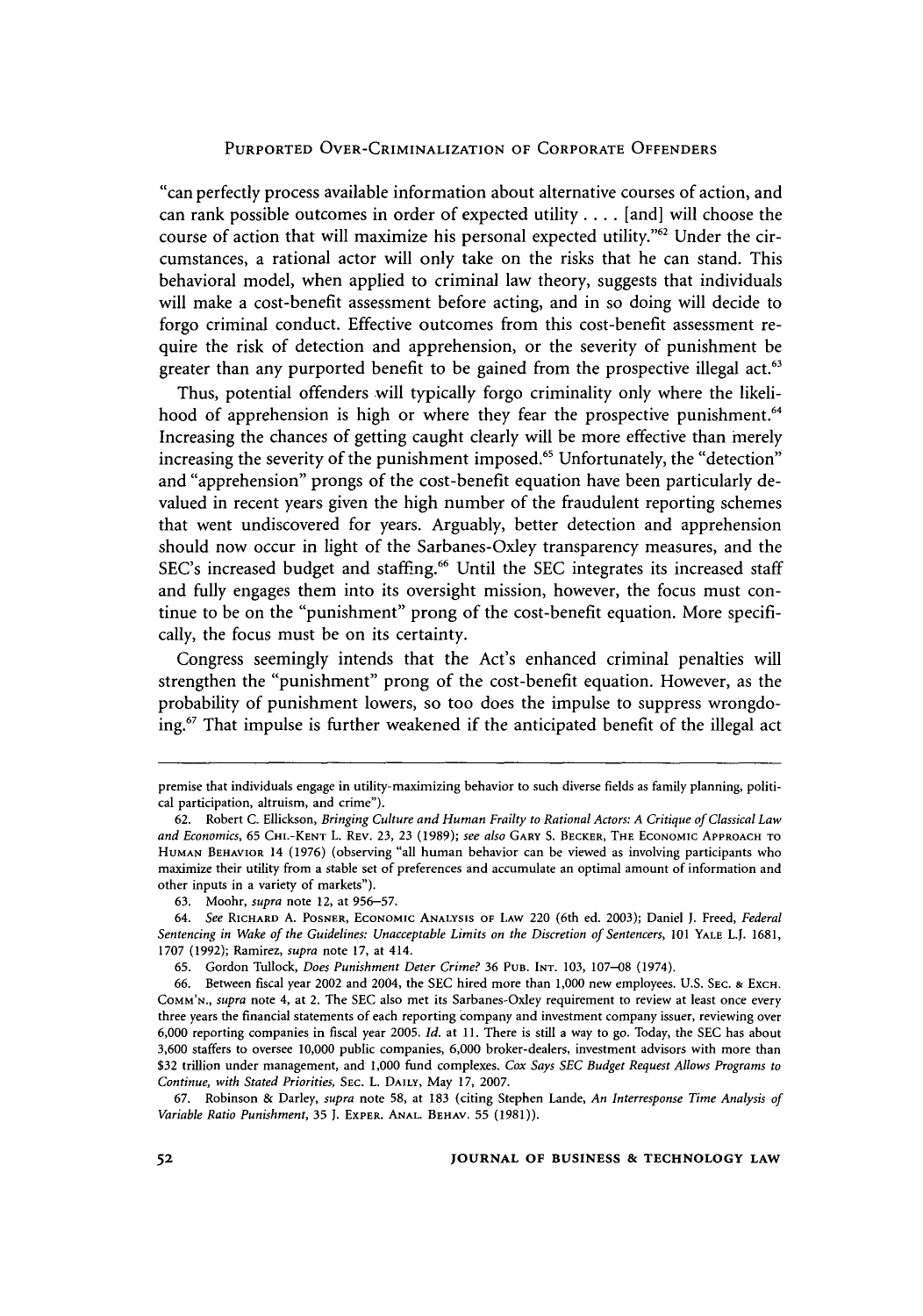also is great enough to enable some actors to rationalize taking a gamble on the cost-benefit outcome. The recent series of corporate frauds seem to typify this view, where many corporate offenders presumably discounted the imposition of severe penalties in the face of an extraordinary payout. According to United States District Court Judge Barbara S. Jones Scott D. Sullivan knowingly continued to lead WorldCom's \$11 billion accounting fraud in order "to preserve his \$700,000 salary, \$10 million bonus and stock options."<sup>68</sup> Exposure to punishment that is certain to be imposed and that would also remove the economic incentive of the crime potentially would have changed Sullivan's cost-benefit analysis.

Unfortunately, the Act's enhanced criminal penalties do little to change the type of rationalization that Sullivan and his cohorts might have engaged. As the aforementioned discussion suggests, there are many uncertainties that impact whether any of the Act's enhanced criminal penalties will be meted out after the scandal's dust settles. To effectively combat corporate fraud, the expected penalty must be certain and must exceed the gain to the offender before he will be sufficiently deterred.<sup>69</sup> Congress therefore must do more to ensure that the ability to return to the lifestyle once led (purchased with funds fraudulently obtained from the corporate offenders' former corporation) will be eliminated. Even if some corporate offenders are willing to reconcile the prospect of paying a fine and spending some time behind bars for the sake of an exponential payout, the prospect of giving up one's personal freedom without any tangible benefit in the end will change the deterrent equation. Commentators agree that the certainty of sanctions is a more important deterrent.7"

#### *B. The Impact of a Subjective Cost-Benefit Assessment*

Cost-benefit analyses are subjective. People make different probability calculations; undervaluing the detection, apprehension, and severity factors. Faulty assessments cause some to break the law, where others might abstain. Risk-takers (in particular) may appreciate the liability exposure, but may not believe that their misdeeds will be discovered and prosecuted. Even more problematic, behavioral science suggests that risk seekers typically are less inclined to think about the consequences of their actions or to tailor their behavior accordingly.<sup>71</sup> At the other end of the spectrum (and still problematic for proponents of deterrent-based punishment) lie those potential offenders who may be so confident in their abilities that they fail to appreciate the risks that may accompany their actions. Their judgment biases may depend somewhat on their self-esteem; in the sense that those with the highest levels of

<sup>68.</sup> Jennifer Bayot & Roben Farzad, *WorldCorn Executive Sentenced,* N.Y. TIMES, Aug. 12, 2005, at CI.

**<sup>69.</sup>** *See* JEREMY **BENTHAM, AN INTRODUCTION** TO **THE** PRINCIPLES OF MORALS **AND LEGISLATION** 179, 184 (1879); Becker, *supra* note **53,** at 183-84.

**<sup>70.</sup>** *See* Coffee Jr., *supra* note 43, at 422; Robinson & Darley, *supra* note **58,** at **183.**

**<sup>71.</sup>** *Id.* at 179.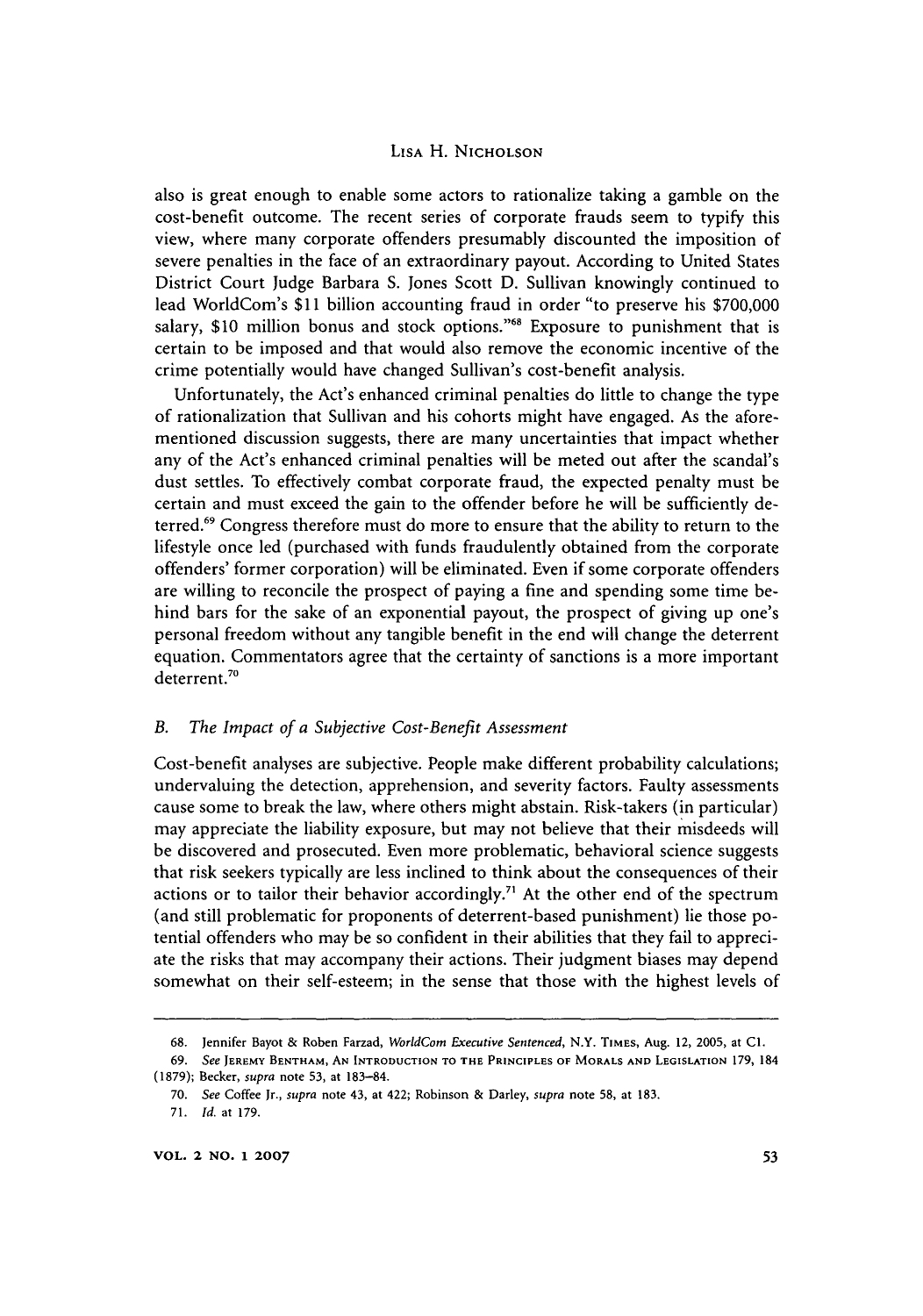self-esteem are the most likely to misjudge their control over future events and even their skill sets.72

Corporate executives, for example, may assign any resulting success to their inherent skills, while equally assigning failure to just bad luck.<sup>73</sup> They persuade themselves that any setback at the company is temporary, so their fraudulent cover-ups need only work for a short while to be successful.<sup>74</sup> The public company accounting scandals revealed a corporate culture **of** hubris, recklessness, and unbounded competition. Many corporate executives acting in a climate of ever-rising market prices, had a sense of invincibility; they "read market delusions as proof of their own genius."<sup>75</sup> Indeed, there was a tendency for the scandals' actors to see themselves as "Masters of the Universe," "all-knowing, type-A power mongers" who were rule averse.<sup>76</sup> Their arrogance informed them that concern for the rules and any sanctions resulting from noncompliance was unnecessary because they were never going to be caught.

Such overconfidence and risk taking are partner traits to success in the corporate tournament.77 These traits can have a positive effect on the corporation where the individual's stricter work ethic, persistence, and willingness to bear risks may lead to new and profitable ideas. Conversely, these traits may prompt persistent gambling on the cost-benefit outcome especially if the corporate actor believes that "a big win at the last minute can cancel out an existing shortfall."<sup>78</sup> "Just as those with high self-esteem may overly attribute good fortune to their own skill, these corporate actors are also adept at rationalizing the bad results of their schemes as bad luck or someone else's fault."79

75. Kurt Eichenwald, *The Enron Verdict: The Fallout; Verdict on an Era,* N.Y. TIMES, May 26, 2006, at **Cl.**

77. The "tournament" refers to the promotion model whereby managerial employees are rotated throughout the organization, performing various tasks, usually in groups. Superiors choose whom to promote by means of comparison with the individual's peers. Through numerous iterations, the competition gets tougher as it progresses because only previous winners advance. One must win all of the rounds within a corporation in order to become the CEO. "If innate talent and skill are imperfectly observable, then outcomes will provide the evidence on which higher-ups decide who wins in the various rounds." Donald C. Langevoort, *Resetting the Corporate Thermostat: Lessons from the Recent Financial Scandals About Self-Deception, Deceiving Others and the Design of Internal Controls,* 93 GEO. L.J. 285, 299-300 (2004).

**<sup>72.</sup>** Larry **E.** Ribstein, *Markets vs. Regulatory Responses to Corporate Fraud: A Critique of the Sarbanes-Oxley Act of 2002,* 28 **1.** Corp. L. 1, 20 (2002).

<sup>73.</sup> Moohr, *supra* note 12, at 958; Ribstein, *supra* note 80, at 20.

<sup>74.</sup> Ribstein, *supra* note 72, at 21 (suggesting that "[hlypermotivated and superoptimistic insiders might be able to persuade themselves that any setbacks were temporary, so that cover-ups need only work for a little while **. . .").**

<sup>76.</sup> *See* James P. Othmer, *Masters of the Universe, Unite!,* N.Y. TIMES, May 26, 2006, at A21; *see also* Brooke A. Masters & Carrie Johnson, *White-Collar Crime's New Milestone,* WASH. POST, May 26, 2006, at **DI** ("'It's Shakespearean. The CEOs who have gone down are people who literally lost touch with reality,' said Yale University law professor Jonathon Macey. 'Ken Lay had so internalized the idea of an imperial CEO that he blamed everyone but himself. He could not conceptualize that he should take responsibility.'").

<sup>78.</sup> *Id.* at 307.

**<sup>79.</sup>** *Id.* at 308.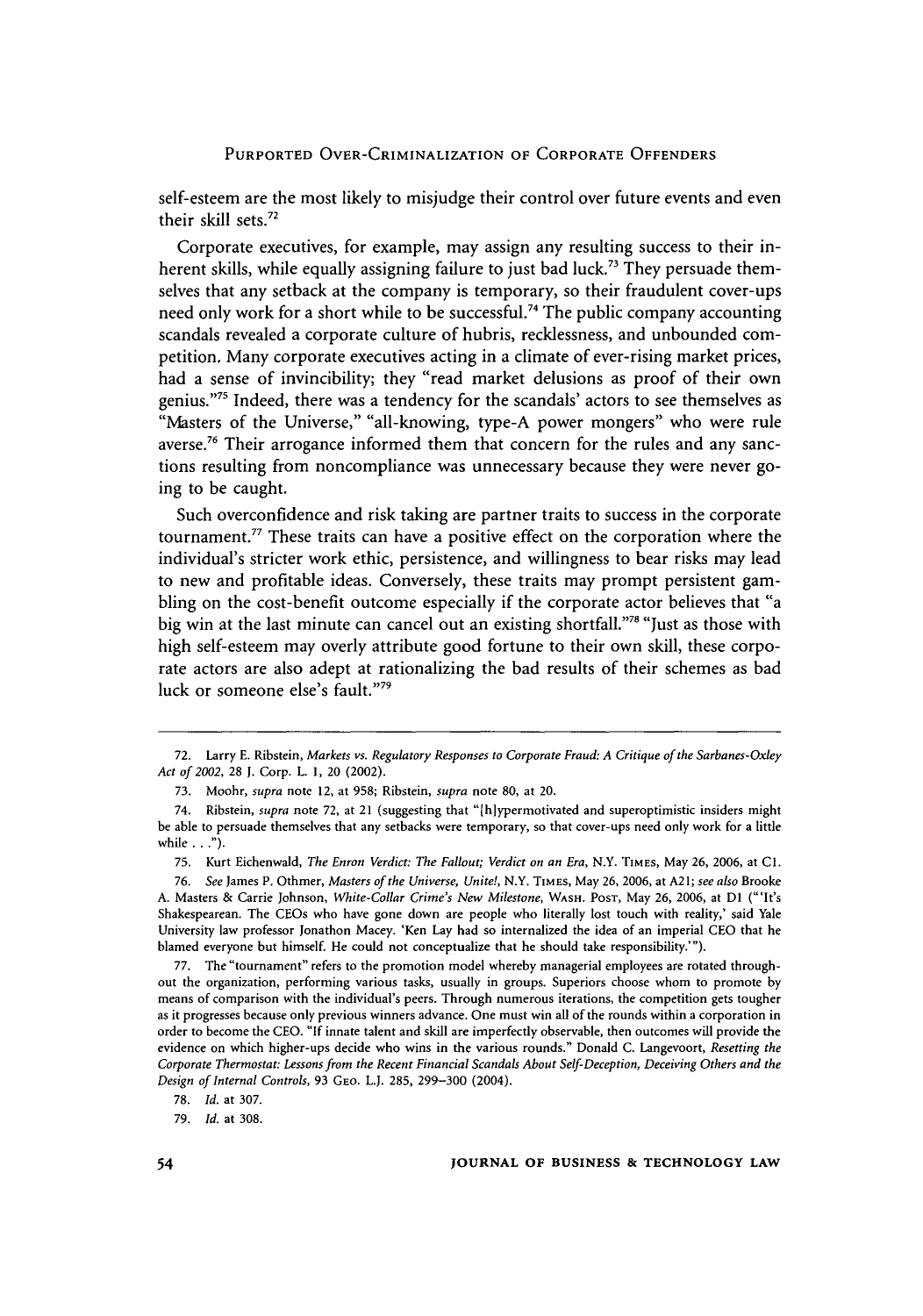Exposure to uncertain prison sentences alone generally will have less of a deterrent effect on these potential offenders who either will not engage in a cost-benefit assessment at all, or will engage in flawed decision-making. The tendency to be overly optimistic about the outcome, coupled with overconfidence in their skills cannot yield the rational thinking necessary to forgo criminality. Indeed, a study has shown that the cost-benefit analysis potential offenders perceive "commonly leads to a conclusion suggesting violation rather than compliance, either because the perceived likelihood of punishment is so small, or because it is so distant as to be highly discounted."<sup>80</sup>

Accordingly, I propose that the Act's criminal penalties also should include the asset forfeiture sanction. Adding such a provision to the criminal code for violations of the recently-enacted federal securities fraud statute would authorize the forfeiture of all assets traceable to a corporate offender's fraudulent use of the corporation's assets and fraudulent manipulation of the corporation's publicly reported financial results. Specifically, I propose amending or expanding the scope of 18 U.S.C. § 982(a) to include a provision that reads:

*The court, in imposing a sentence on a person convicted of an offense in violation of section 1348 of this title, shall order that the person forfeit to the United States any property, real or personal, which constitutues or is traceable to the proceeds obtained, directly or indirectly, as a result of such violation."'*

The certain exposure to the asset forfeiture sanction expands the punishment prong of the cost-benefit equation by penalizing any actor who gambles on the outcome, or who engages in faulty assessments, or who fails to undertake the assessment altogether.

#### **III.** WHY **FORFEITURE SANCTIONS SHOULD HAVE AN APPEAL**

Asset forfeiture reaches the "spoils" of the wrongdoers' illegal conduct and strikes at the heart of the criminals' economic motive for misusing their corporate status. $82$ As such, forfeiture orders should be sought, in addition to higher fines and

<sup>80.</sup> Robinson & Darley, *supra* note 58, at 183.

<sup>81.</sup> **Cf.** 18 U.S.C. **§** 982(a)(2), (3) (2002). Congress also should similarly expand the scope of 18 U.S.C. § 981(a) to authorize civil asset forfeiture for violations of the securities fraud statute. The existing forfeiture statute for violations of the federal securities law limits such actions to "fraud in the sale of securities." 18 U.S.C.  $\frac{6}{981(a)(1)(C)}$ ;  $\frac{6}{981(c)(7)(A)}$ ;  $\frac{6}{981(1)(D)}$ .

<sup>82.</sup> Asset forfeiture is not the same as restitution. The forfeiture sanction increases the potential recovery from wrongdoers more than simple restitution orders because forfeiture reaches and potentially freezes more of the offender's assets. Although the proceeds of both orders can be used to compensate victims, the restitution order is more victim-centered. The aim of restitution is to restore a victim to his or her original position prior to loss or injury. Forfeiture, in contrast, seeks to deprive the wrongdoer of the fruits of his or her illicit conduct.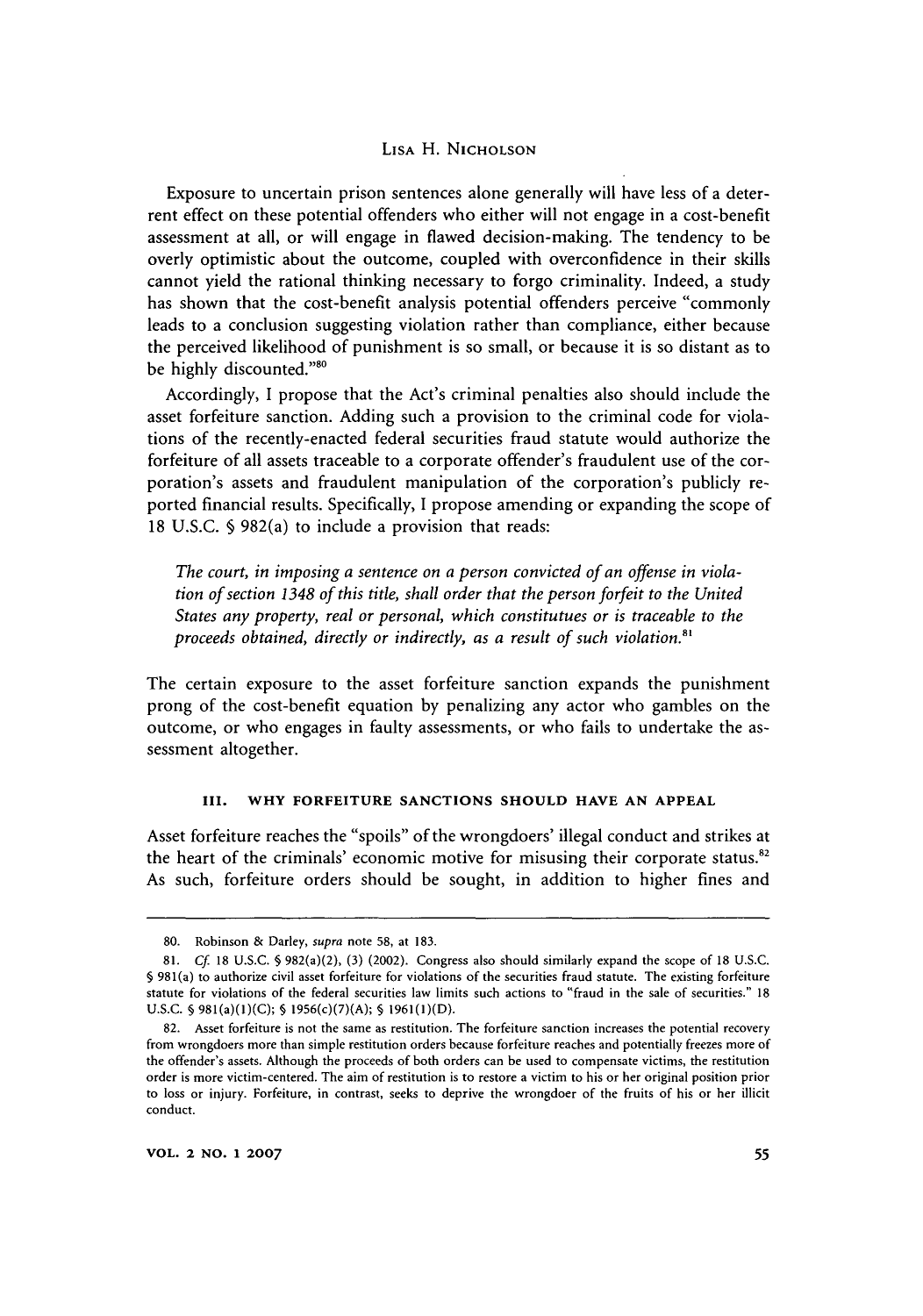lengthier prison sentences, in corporate securities fraud cases.<sup>83</sup> This sanction would result in greater deterrence because the punishment prong of the cost-benefit equation will be strengthened by the enlarged arsenal of penalties. Targeting the fruits of the wrongdoers' fraudulent scheme makes particular sense under the circumstances where even the seemingly irrational actor will acknowledge that losing not only what one might have obtained from the criminal offense, but also all assets traceable thereto is not worth the gamble.

The forfeiture sanction also serves retributive notions of punishment, which reflects the belief that punishment, in whatever form, should be imposed because it is "morally fitting that a person who does wrong should suffer in proportion to his wrongdoing."<sup>84</sup> Retributivists are less concerned with the punishment's deterrent effect. In their view, the purpose of punishment is to demonstrate moral blameworthiness.<sup>85</sup>

Neither the indictments, convictions, nor sentences have greatly assuaged victimized investors. In fact, after learning of Jeffrey Skilling's indictment in 2004, one victim who lost **\$1** million reportedly stated:

*I guess we're all satisfied that the wheels of justice are slowly grinding away, but every one of us lost our shirts. When all is said and done, [however,] Skilling and the rest of them are going to end up with a whole lot more money than a lot of us. <sup>6</sup>*

Under the circumstances, corporate offenders are particularly well-suited for retributive sanctions because their wrongdoing amounts to a breach of their agreement with society to let them into its personal or financial affairs based upon the fiduciaries' projected "façade of respectability and trustworthiness . . . .<sup>887</sup> Their fraudulent conduct warrants retributive punishment.

Finally, asset forfeiture should have great appeal given Congress' previous application of this sanction to combat the various corporate crime waves of years past, where Congress enacted enhanced criminal penalties that also include the asset forfeiture sanction. In response to the wave of insider trading scandals that marred

<sup>83.</sup> For a more detailed discussion of the asset forfeiture sanction and how it would work in financial fraud cases, see Lisa H. Nicholson, *The Culture of Under-Enforcement: Buried Treasure, Sarbanes-Oxley and the Corporate Pirate,* 5 **DEPAUL** Bus. **&** COM. L.J. **321** (2007).

<sup>84.</sup> Jennifer S. Recine, *Examination of the White Collar Crime Penalty Enhancements in the Sarbanes-Oxley Act,* 39 AM. **CRIM.** L. REV. 1535, 1568 (2002) (quoting **JOHN KAPLAN ET AL,** CRIMINAL LAW: **CASES AND** MATERIALS 33 (2000)). *See also* WAYNE R. **LAFAVE,** CRIMINAL LAW 26 (3d ed. 2000) (observing that under this theory, also called revenge or retaliation, punishment is inflicted by society on criminals in order to obtain revenge "because it is only fitting and just that one who has caused harm to others should himself suffer for it"); Stephen A. Saltzburg, *The Control of Criminal Conduct in Organizations,* **71** B.U. L. REV. 421, 430 (1991).

<sup>85.</sup> Recine, *supra* note 84, at 1568.

<sup>86.</sup> Kris Hundley, *Cuffed and on Display, Skilling Pleads Innocent,* **ST.** PETERSBURG TIMES, Feb. 20, 2004, at **IA.**

**<sup>87.</sup>** Ramirez, *supra* note **17,** at 410.